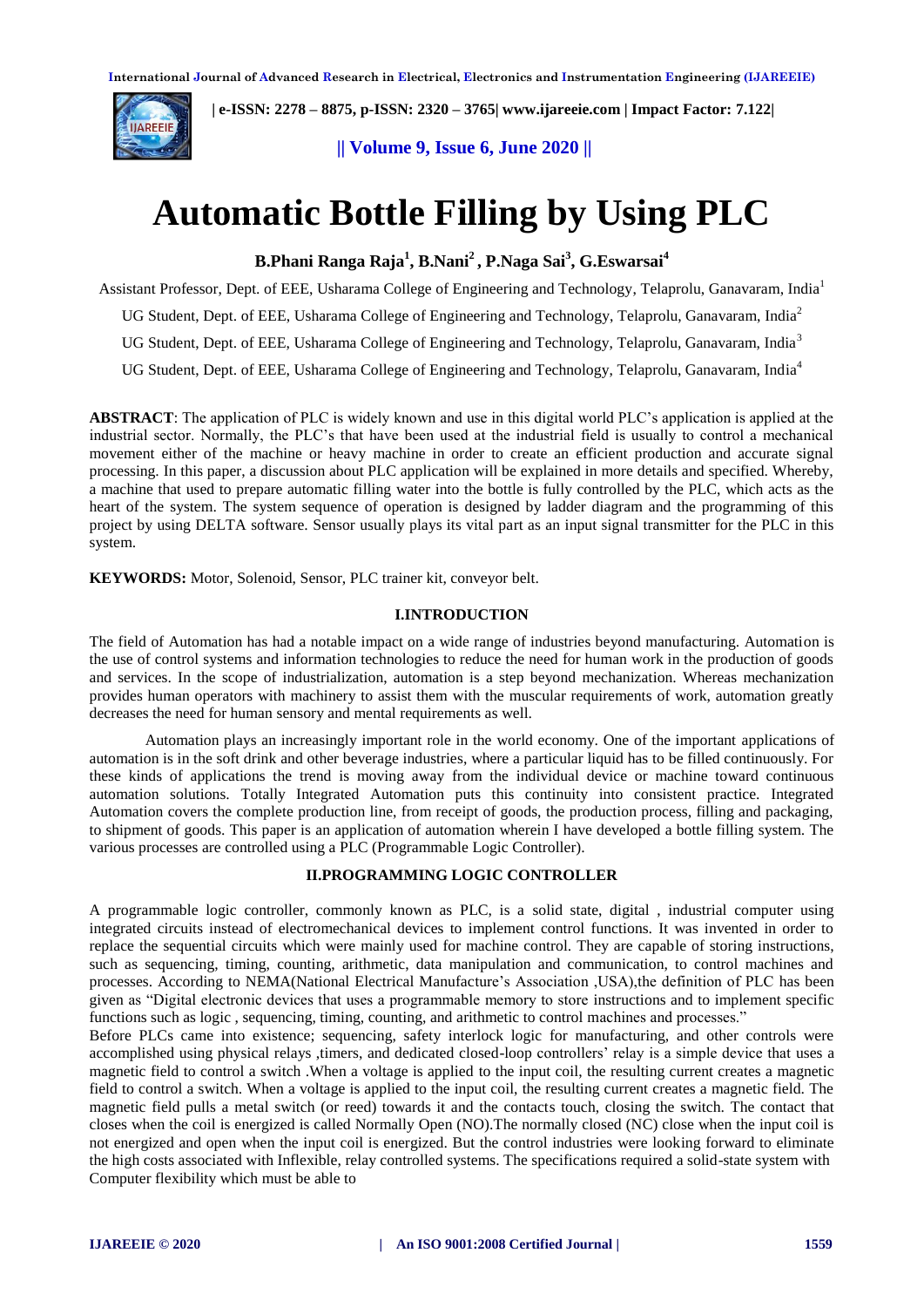

 **| e-ISSN: 2278 – 8875, p-ISSN: 2320 – 3765[| www.ijareeie.com](http://www.ijareeie.com/) | Impact Factor: 7.122|** 

# **|| Volume 9, Issue 6, June 2020 ||**

- (1) Survive in an industrial environment,
- (2) Be easily programmed and maintained by plant engineers and technicians, and
- (3) Be reusable.

## 2.1 **Basic parts of PLC:-**

All programmable controllers contain a CPU, memory, power supply, I/O modules, and Programmable devices. Basic parts of the PLC are as follows:-

- (1) Processor
- (2) Memory
- (3) Input/output devices
- (4) Programming panel or unit
- (5) Power supply

## **2.2 Processors module:-**

Processor module is the brain of the PLC. Intelligence of the PLC is derived from Microprocessor being used which has the tremendous computing and controlling capability. Central processing –unit (CPU) performs the following tasks:-

- · Scanning
- · Execution of program
- · Peripheral and external device communication
- · Self- diagnose

Power of PLCs depends on the type of microprocessors being used. Small size PLCs use 8-bit microprocessors where as higher order controllers use bit-slice microprocessor in order to achieve faster instruction execute Modern day PLCs vary widely in their capabilities to control real world devices, like some processors are able to handle the I/O devices as few as six and some are able to handle 40000 or more. The no. of input/output control of PLCs depends on the, hardware, software, overall capacity and memory capability of the PLCs. The CPU upon receiving instruction from the memory together with feedback on the status of the I/O devices generates commands for the output devices.

#### **2.3 Input modules:-**

There are many types of input modules to choose from. The type of input module selection depends upon the process, some example of input modules are limit :-switches, proximity switches and push buttons etc. nature of input classification can be done in three ways, namely:-

- · Low/high frequency
- · Analog/digital (two-bit, multi-bit)
- · Maintained or momentary
- · 5V/24V/110V/220V switched

Some most industrial power systems are inherently noisy: - electrical isolation is provided between the input and the processor. Electromagnetic interference (EMI) and radio frequency interference (RFI) can cause severe problems in most solid state control systems. The component used often to provide electrical isolation within I/O cards is called an optical isolator or opt coupler. Typically, there are 8 to 32 input points on any one input modules. Each input point is assigned a unique address by the processor.

## **2.4 Output modules:-**

Output modules can be used for devices such as solenoids, relays, contractors, pilot lamps and led readouts. Output cards usually have 6 to 32 output points on a single module. Output cards, like input cards, have electrically isolation between the load being connected and the PLC. Analog output cards are a special type of output modules that use digital to analog conversion. The analog output module can take a value stored in a 12 bit file and convert it to an analog signal. Normally, this signal is 0-10 volts dc or 4-20ma. This analog signal is often used in equipment, such as motor operated valves and pneumatic position control device. Each output point is identified with a unique address.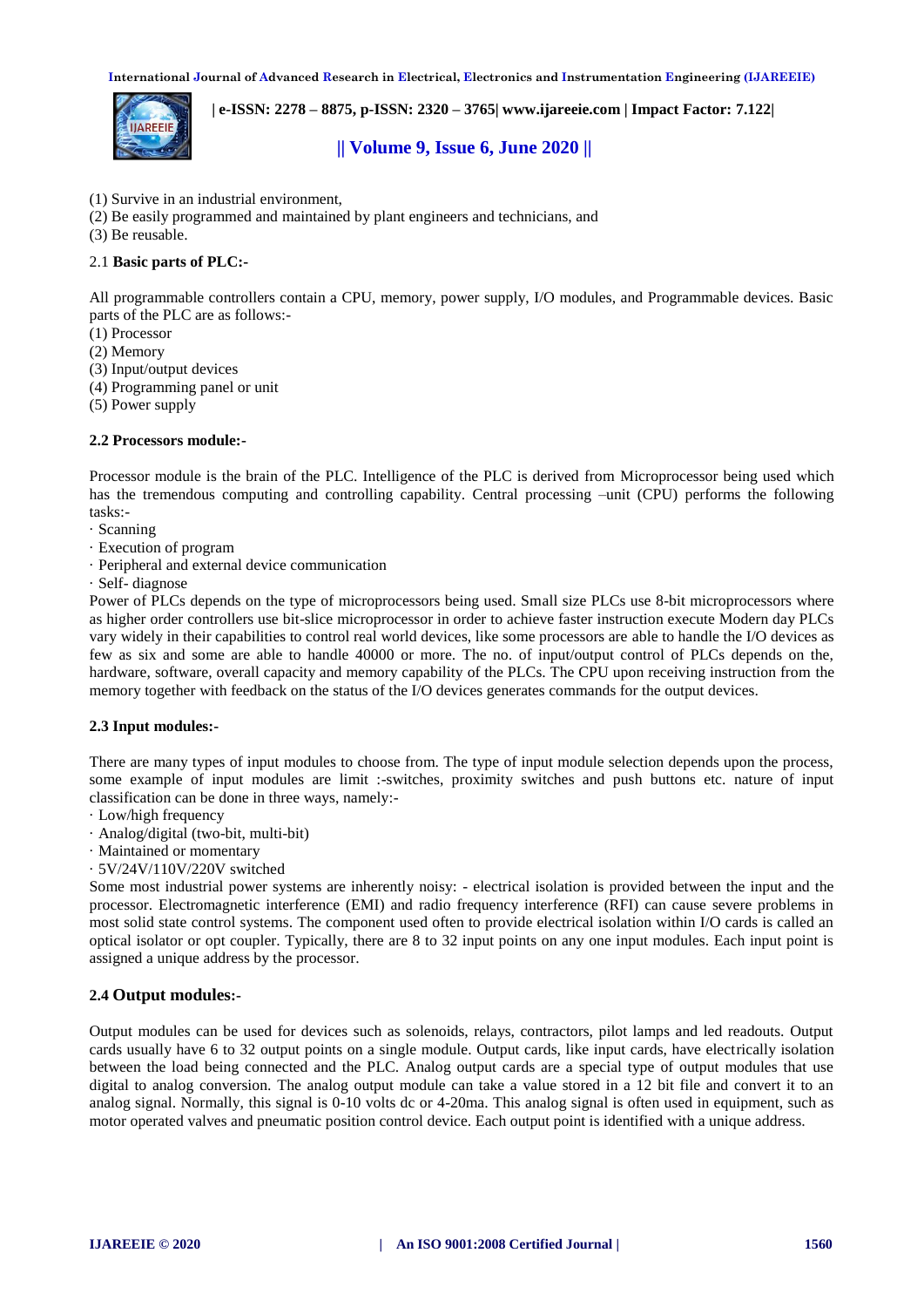

 **| e-ISSN: 2278 – 8875, p-ISSN: 2320 – 3765[| www.ijareeie.com](http://www.ijareeie.com/) | Impact Factor: 7.122|** 

**|| Volume 9, Issue 6, June 2020 ||** 

## **III.COMPONENTS USED**

## **3.1 PLC:-**

A programmable logic controller, commonly known as PLC, is a solid state, digital , industrial computer using integrated circuits instead of electromechanical devices to implement control functions. It was invented in order to replace the sequential circuits which were mainly used for machine control. They are capable of storing instructions, such as sequencing, timing, counting, arithmetic, data manipulation and communication, to control machines and processes. According to NEMA(National Electrical Manufacture's Association ,USA),the definition of PLC has been given as "Digital electronic devices that uses a programmable memory to store instructions and to implement specific functions such as logic , sequencing, timing, counting, and arithmetic to control machines and processes."



#### Fig1: DELTA PLC

## **3.2 Operation of PLC:**-

During program execution, the processor reads all the inputs, and according to control application program , energizes and de-energizes the outputs. Once all the logic has been solved, the processors will update all the outputs. The process of reading the inputs, executing the control application program, and updating the output is known as scan. During the scan operation, the processor also performs housekeeping tasks. The inputs to the PLCs are sampled by processor and the contents are stored in memory. Control program is executed, the input value stored in memory are used in control logic calculations to determine the value of output. The outputs are then updated. The cycle consisting of reading of inputs, executing the control program, and actuating the output is known as "scan" and the time to finish this task is known as "scan time". The speed at which PLC scan depends upon the clock speed of CPU. The time to scan depends upon following parameter:-

- · Scan rate
- · Length of the program
- · Types of functions used in the program

## **3.3 SOLENOID VALVE**

Solenoid valves are the most frequently used control elements in [fluidics.](https://en.wikipedia.org/wiki/Fluidics) Their tasks are to shut off, release, dose, distribute or mix fluids. They are found in many application areas. Solenoids offer fast and safe switching, high reliability, long service life, good medium compatibility of the materials used, low control power and compact design.

The solenoid assembly consists of a coil, plunger, and sleeve assembly. In a normally closed valve, a plunger return spring holds the plunger against the orifice, preventing flow through the valve. When the coil is energized, a magnetic field is produced, raising the plunger and allowing flow through the valve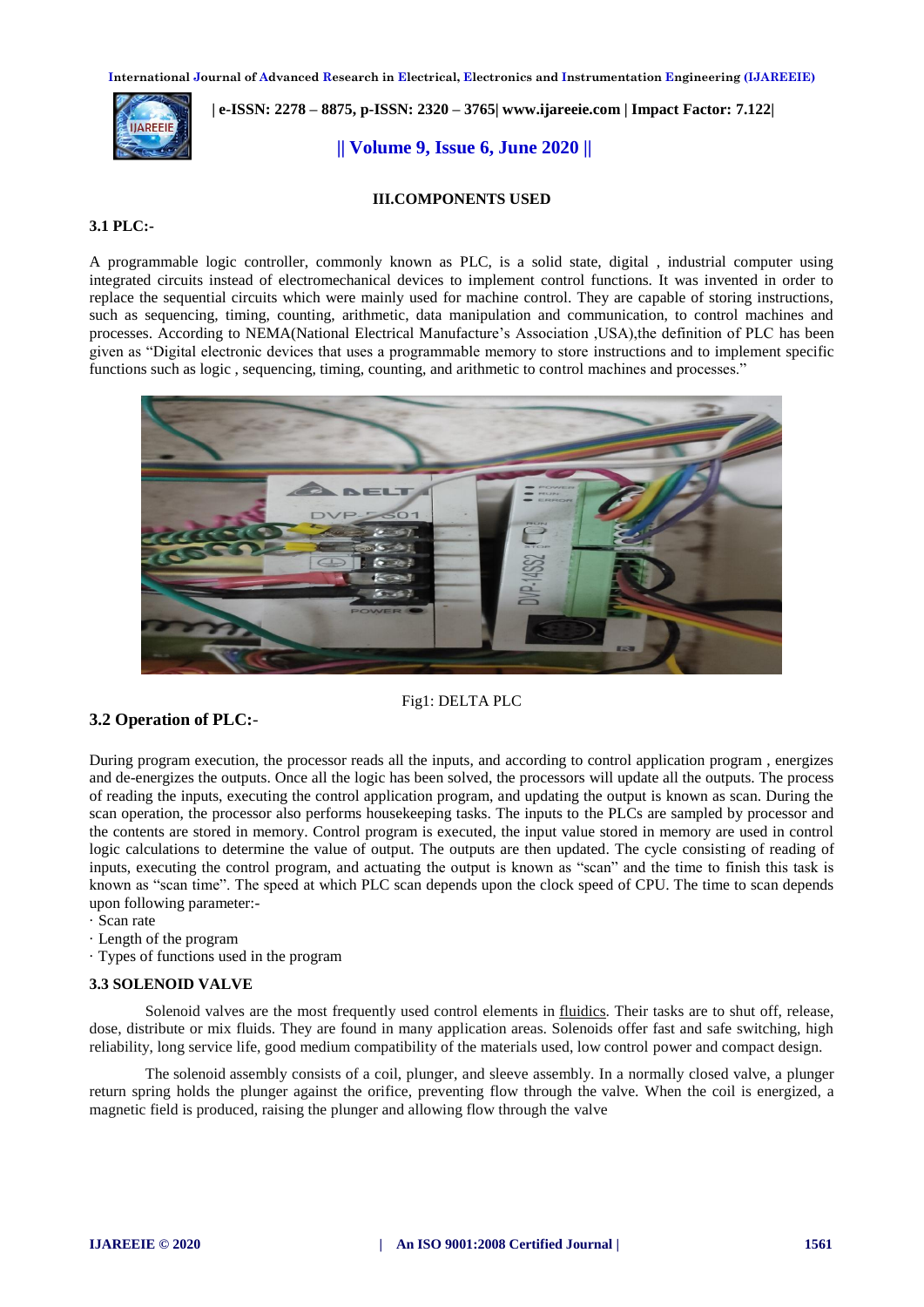

 **| e-ISSN: 2278 – 8875, p-ISSN: 2320 – 3765[| www.ijareeie.com](http://www.ijareeie.com/) | Impact Factor: 7.122|** 

**|| Volume 9, Issue 6, June 2020 ||** 



**Fig 2 Outer view of solenoid valve**

#### **3.4 CONVEYOR BELT**

Today there are different types of conveyor belts that have been created for conveying different kinds of material available in PVC and rubber materials.

 Belt conveyor is a machine transporting material in a continuous way by friction drive. It is mainly composed by rack, conveyor belt, belt roll, tensioning device and gearing. It can form a material delivery process between the initial feeding point and the final discharging point of [jaw crusher](http://www.hxjqcrusher.com/Jaw-crusher.html) .



**Fig 3 CONVEYOR BELT**

#### **3.3 INDUCTIVE PROXIMITY SENSOR:**

 Inductive Metal Proximity Sensor, which is also called non-contact proximity switch, it is composed of generator and shaping amplifier oscillator vibration in the switch after induction head, and produces an alternating magnetic field when the metal body detected. This Inductive Proximity Sensor has high sensitivity, fast frequency response, high repeat positioning accuracy and also stability and reliable, it can detects metal components in 0~4mm distance, and is widely used in modern industry, such as machinery, metallurgy, transportation, electric power, military industry and so on.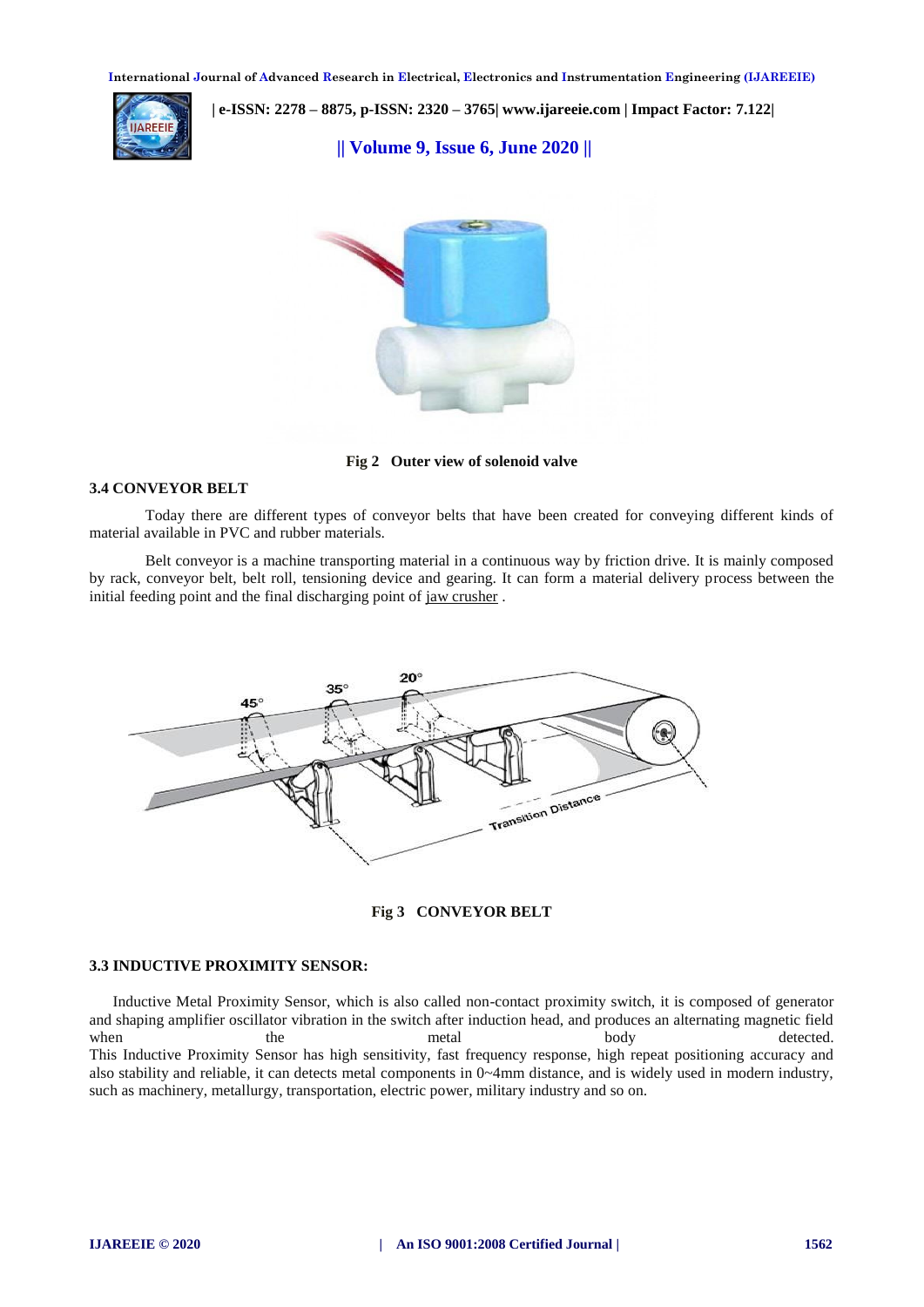

 **| e-ISSN: 2278 – 8875, p-ISSN: 2320 – 3765[| www.ijareeie.com](http://www.ijareeie.com/) | Impact Factor: 7.122|** 

**|| Volume 9, Issue 6, June 2020 ||** 



**Fig 4 Proximity sensor**

**IV.OPERATION**

# **4.1 Wiring diagram**





- When we switch on the supply the conveyer belt starts rotating.
- When the bottle comes near the sensor the sensor will sense the bottle position and give the signal to the PLC.
- The PLC stops the conveyer belt and switch's on the solenoid valve
- After preset time in program the solenoid is turn off and the conveyer belt starts moving until the next bottle come

# **4.2 Ladder Diagram**

- When we switch on the supply the motor output is SET ON and the output Y2 is also SET ON
- If the sensor sense the bottle the timer is turn on and the RESET the output Y0 and Y2 SET ON the output Y1 and Y3
- After preset time the output is Y0 and Y2 is SET and output Y1 and Y3 is RESET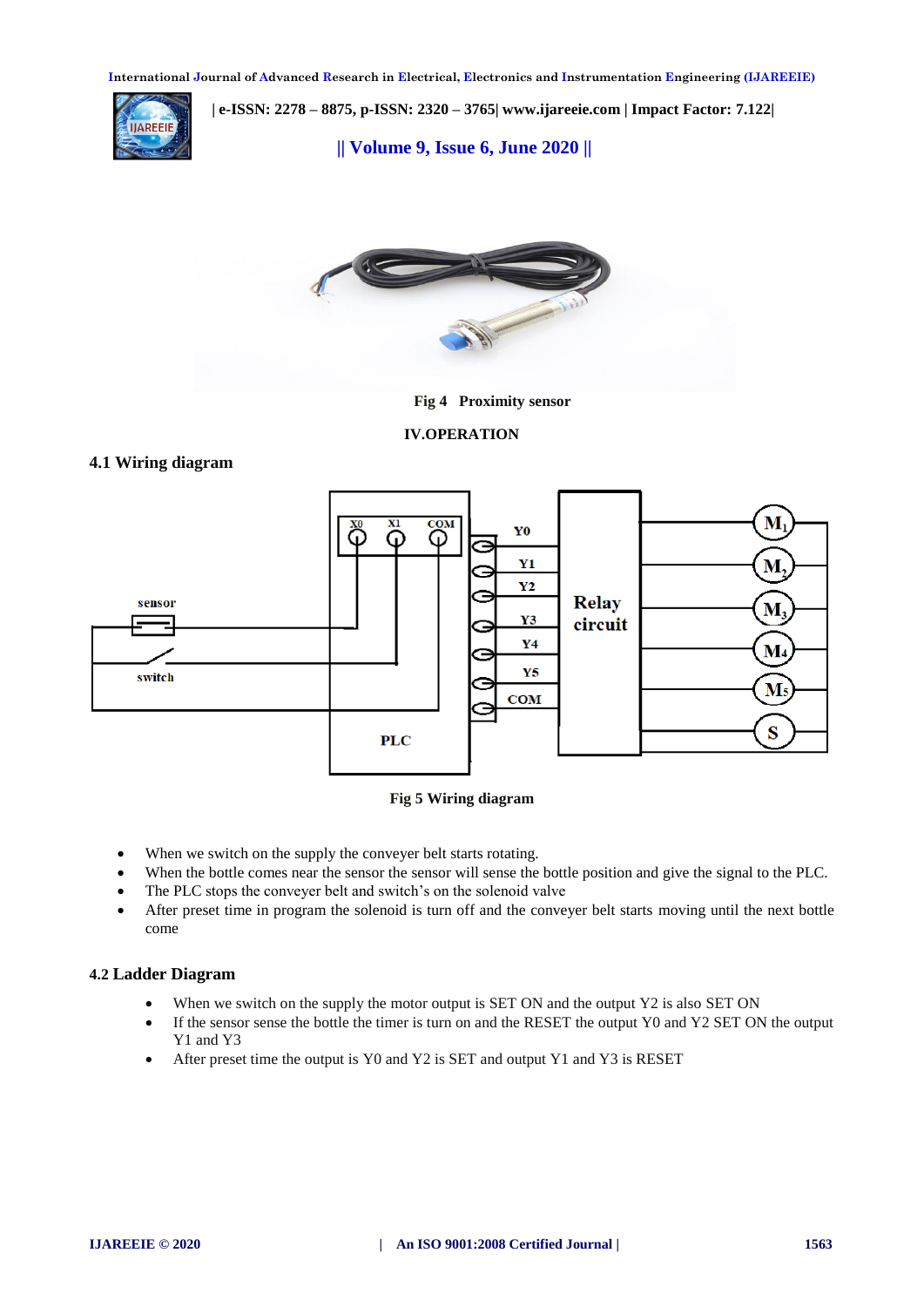**IIAREEIE** 

 **| e-ISSN: 2278 – 8875, p-ISSN: 2320 – 3765[| www.ijareeie.com](http://www.ijareeie.com/) | Impact Factor: 7.122|** 

**|| Volume 9, Issue 6, June 2020 ||** 





## **4.3 WORKING**

PLC Starts for programmable logic controller our project an application of the plc now a days where is a wide usage of plc especially in automation industries in our project each and every operation is done with a plc we give the references values to the plc according to the values the action of a plc is going the main conveyer belt starts rotating whenever the supply is given to the motor we are usage 12v DC gear motor then according to the supply given by the plc in that conveyer belt we place we p[lace the bottle manually the bottle tracks with conveyer belt the belt starts with the help of motor the bottle tracks up to disc there is place for the bottle to unsent into it after that the disc starting in a clockwise direction the disc also rotates with the help of motor but before the disc starts rotation there is a small operation bone by the solenoid the solenoid has 2 values for the filling of bottle the solenoid value reaches water to fill the bottle the solenoid release to water up to some limit of the bottle filling time after that solenoid stops releasing water then rotation of disc is starts in clockwise direction The disc rotation start when the bottle reaches 45\* position from the position where is starts Where it reaches 45<sup>\*</sup> position the disc motor starts the disc rotation as well as the plc starts giving supply to the disc motor The placing of cap Is obtain cap is placed at the mouth of the bottle after placing the motor starts rotating the disc plc takes the information to required supply is operated to motor again the bottle starts at the 90\* position from the starting position of disc this is for fixing the bottle cap we design a stand for the fixing a cap we place a motor at the top of the stand which is used to move to and for motion of the tightening motor the top of position motor used to down the cap fixing motor up to the mouth of the bottle to fix tightly a cap then after fixing the cap the position motor take 112345 to the fixing motor Then after completion of fixing of cap the plc gives supply to the close motor the starts rotating up to the packing then conveyor belt the packing conveyor belt rotates continuously without any gap the bottle automatically placed a placing conveyor belt this conveyor belt tables the bottle to a packing this is a continuous process each and every function is organized by plc

#### **V. RESULT AND DISCUSSION**

The device can fill up any number of bottles sequence. There is no need of any external pumps and only two types of sensors are used. It is a time based control by which the pulse is generated in flow sensor and filling process is done. It can be used commercially in various coffee shops, juice shops; cold drink shops and reduces human effort. So the practical research result is much satisfactory. It also helps to understand the necessity of PLC in industrial automation and also to realize the necessity of studying it.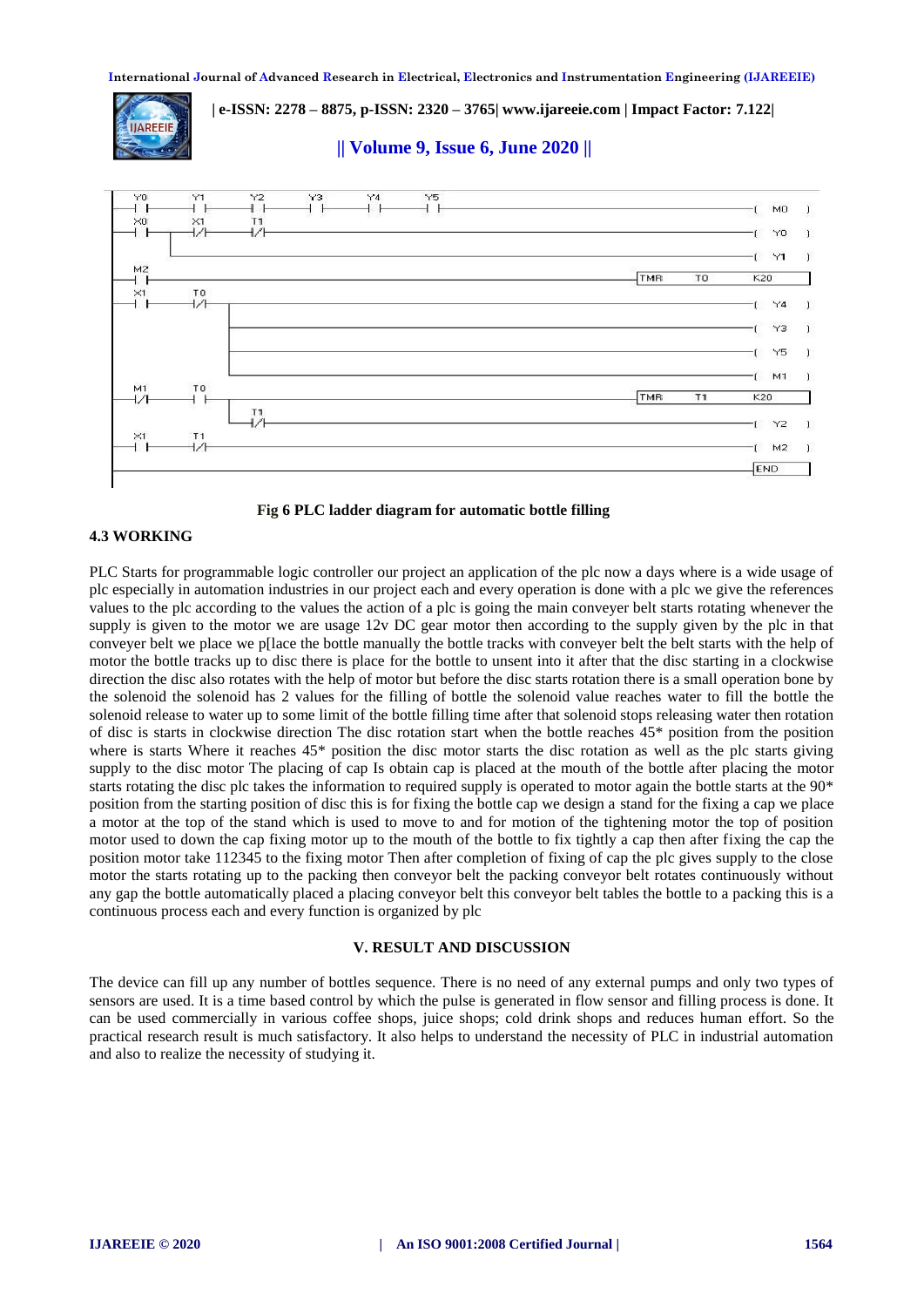

 **| e-ISSN: 2278 – 8875, p-ISSN: 2320 – 3765[| www.ijareeie.com](http://www.ijareeie.com/) | Impact Factor: 7.122|** 

**|| Volume 9, Issue 6, June 2020 ||** 





#### **VI.CONCLUSION**

Automation systems are used to increase productivity, which in turn brings economic progress. The main purpose of PLC in automation is used to control the whole system. The cost of installation is not cheap but it can efficiently run for a long period of time. The performance, flexibility and reliability is based on the investment. A PLC based control system was applied to the automatic liquid filling station previously specified and the performance was measured. The entire system is more reliable, time saving and user friendly.

## **REFERENCES**

[1] "PLC Based Automatic Bottle Filling and Capping System With User Defined Volume Selection " T.Kalaiselvi , R.Praveena, Assistant professor, Easwari Engineering College, Chennai. International Journal of Emerging Technology and Advanced Engineering (ISSN 2250-2459 )2012.

[2] "Implementation and performance analysis of bottle filling plant using ladder language" 1 SavitaM.tech,R.N College of Engineering & Management,Rohtak,India.2 Lokeshwar Assistant Prof, R.N College of Engineering&management,Rohtak,India. International Journal of Science and Research (ISSN 2319-7064) 2012.